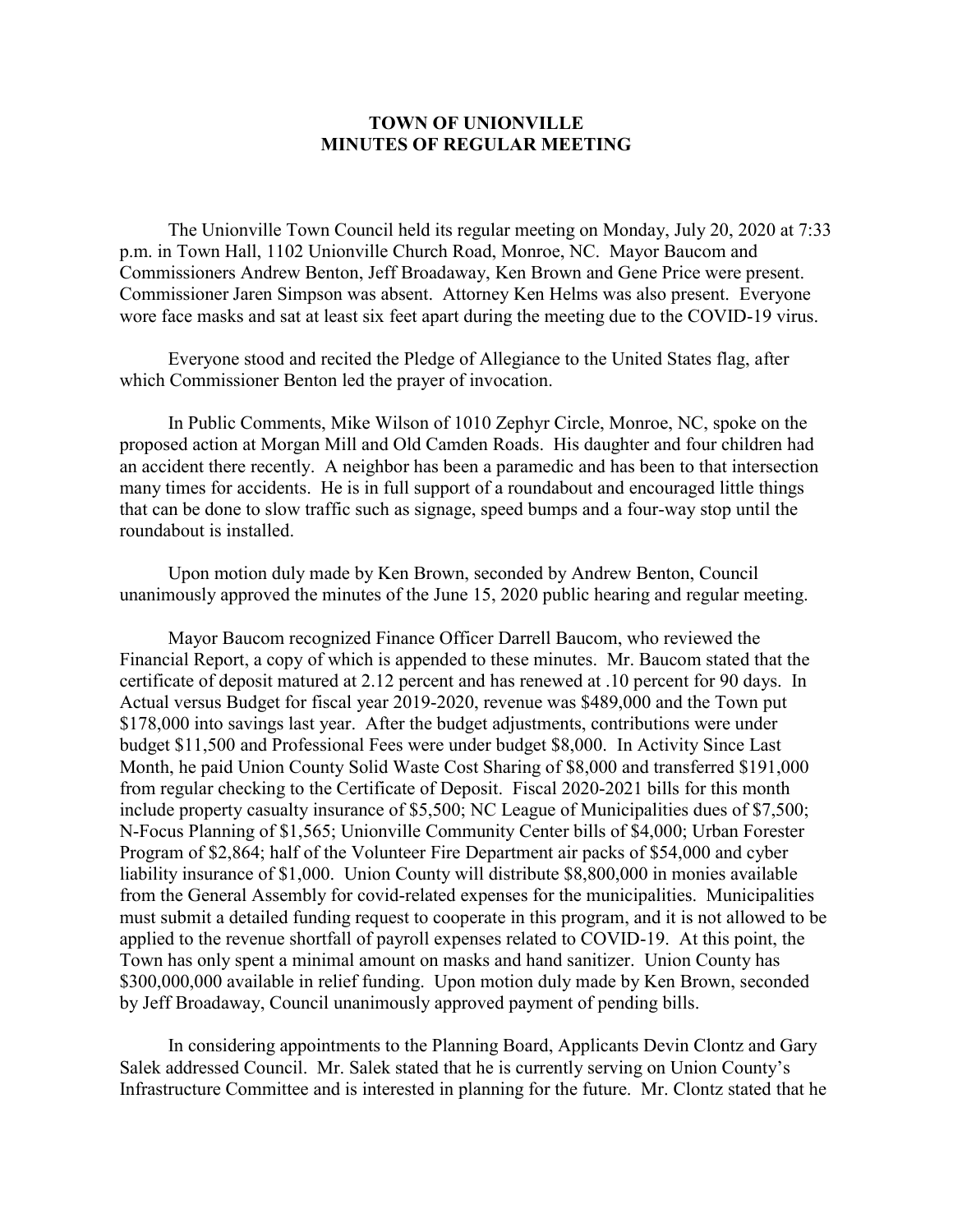grew up in Unionville, moved away for 15 years, and has come back home. He would love to help plan for growth. Upon motion duly made by Jeff Broadaway, seconded by Andrew Benton, Council unanimously approved Planning Board's recommendations, appointing Andy Fowler to a second three-year term as member, Steve Outen to his first three-year term as member and Devin Clontz to his first three-year term as alternate.

In considering a partnership with NC Department of Transportation at Morgan Mill and Old Camden Roads, Clerk Gaddy reported that Union County Transportation Planning Bjorn Hansen has indicated that the NCDOT would like Unionville to partner 25 percent on the cost of a four-way stop at this intersection, and the DOT will contribute the rest. Clerk Gaddy drew Council's attention to an email with Tony Tagliaferri of NCDOT. Town Council was concerned as to what might happen to the roundabout construction if a four-way stop is installed here. Attorney Helms reminded Council that they adopted a resolution supporting the roundabout in May, 2020 and could possibly change the wording of that resolution, since the Council and survey participants are largely in favor of the roundabout. Upon motion duly made by Ken Brown, seconded by Gene Price, Council unanimously approved an amendment to the resolution, indicating that the Council supports the roundabout and is willing to partner with DOT for signage and other temporary measures until such time that the roundabout is approved, as residents overwhelmingly also support the roundabout. The Council is not in favor of a four-way stop at this intersection.

In other transportation consideration, Ken Brown stated that Tom Boyd and Sikes Mill Roads should already be funded for a roundabout, as they have had accidents which involved hazardous material there.

Attorney Ken Helms stated that the state has special provisions for Information Technology services within jurisdictions. The Town must advertise to request for proposals prior to making a decision. Sealed bids would be received for an appropriate time period and opened at the August 17, 2020 Town Council meeting. Upon motion duly made by Ken Brown, seconded by Andrew Benton, Council unanimously approved a Request for Proposal for Information Technology bids, which will be opened at the August 17, 2020 regular meeting.

In considering Ordinance #20-01, an ordinance enacting regulation of Public Nuisance conditions on private property, Mayor Baucom asked Council to consider including the issue of keeping grass at a manageable level of less than 15-18 inches on developed lots. Attorney Helms stated that the Town would need to define a developed lot and prepare language for the ordinance to be clear of what is included. Clerk Gaddy will contact John Ganus for a "developed lot" definition. Upon motion duly made by Ken Brown, seconded by Gene Price, Council unanimously tabled this ordinance until the August 17, 2020 regular meeting.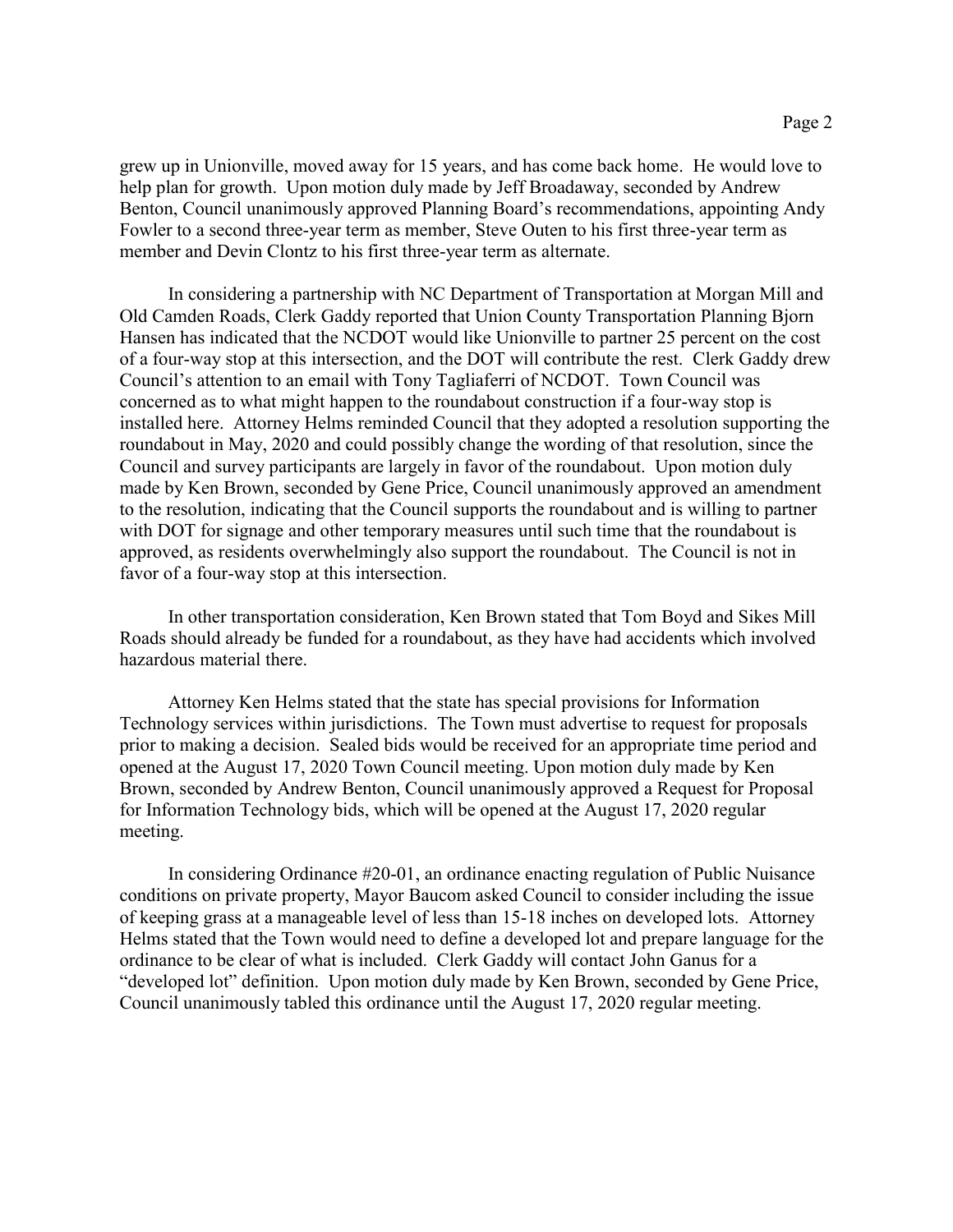Upon motion duly made by Ken Brown, seconded by Andrew Benton, Council unanimously approved Text Amendment #TC-20-01, adding Gunsmith and Gun Repair to Section 164 and Table of Uses in RA-40 zoning with a Special Use Permit.

Upon motion duly made by Gene Price, seconded by Ken Brown, Gene Price and Ken Brown voted for the text amendment and Andrew Benton and Jeff Broadaway voted against it. Mayor Baucom broke the 2-2 tie vote with a favorable vote, to approve Text Amendment #TC-20-02, adding language to Sections 238 and 239(a) to allow unbuildable septic lots less than 40,000 square feet in RA-40 zoning when Labeled as "Unbuildable For Septic Use Only", as it complies with Union County and Planning Board's recommendation.

Upon motion duly made by Ken Brown, seconded by Andrew Benton, Council unanimously approved the rezoning #ZC-20-01 to Conditional Use District B-2 for a work trailer parking lot.

In considering Rezoning #ZC-20-01, from Conditional Use Permit B-2 for a Piedmont High School student parking lot to Conditional Use Permit B-2 for a work trailer parking lot, the following findings of fact were voted upon:

- 1. Upon motion duly made by Andrew Benton, seconded by Ken Brown, Council unanimously agreed that the rezoning will not materially endanger the public health or safety.
- 2. Upon motion duly made by Gene Price, seconded by Jeff Broadaway, Council unanimously agreed that the rezoning will not substantially injure the value of adjoining or abutting property.
- 3. Upon motion duly made by Ken Brown, seconded by Gene Price, Council unanimously agreed that the rezoning will be in harmony with the area in which it is to be located.
- 4. Upon motion duly made by Gene Price, seconded by Jeff Broadaway, Council unanimously agreed that the rezoning will be in general conformity with the land use plan, thoroughfare plan or other plan.

Upon motion duly made by Andrew Benton, seconded by Ken Brown, Council unanimously approved the Conditional Use Permit #ZC-20-01, CUD B-2 for a work trailer parking lot, along with the six conditions included in the Staff Report, as they found the rezoning request to be reasonable and in the public interest and consistent with the Town's Land Use Plan adopted March, 2006. A copy of the staff report is appended to these minutes.

Mayor Baucom recognized Ms. Jessie Lindberg of Turning Point, who thanked the Council for their past support. There have been no interruptions in their service and they anticipate a 40 percent increase, as people have been isolated with their abusers due toCOVID-19. They were able to include their curriculum in Unionville Elementary School and served 654 children for that program. They've sheltered 32 women and 28 children in the 28110 zip code and 111 women and 517 children total. Their counseling expenses have tripled